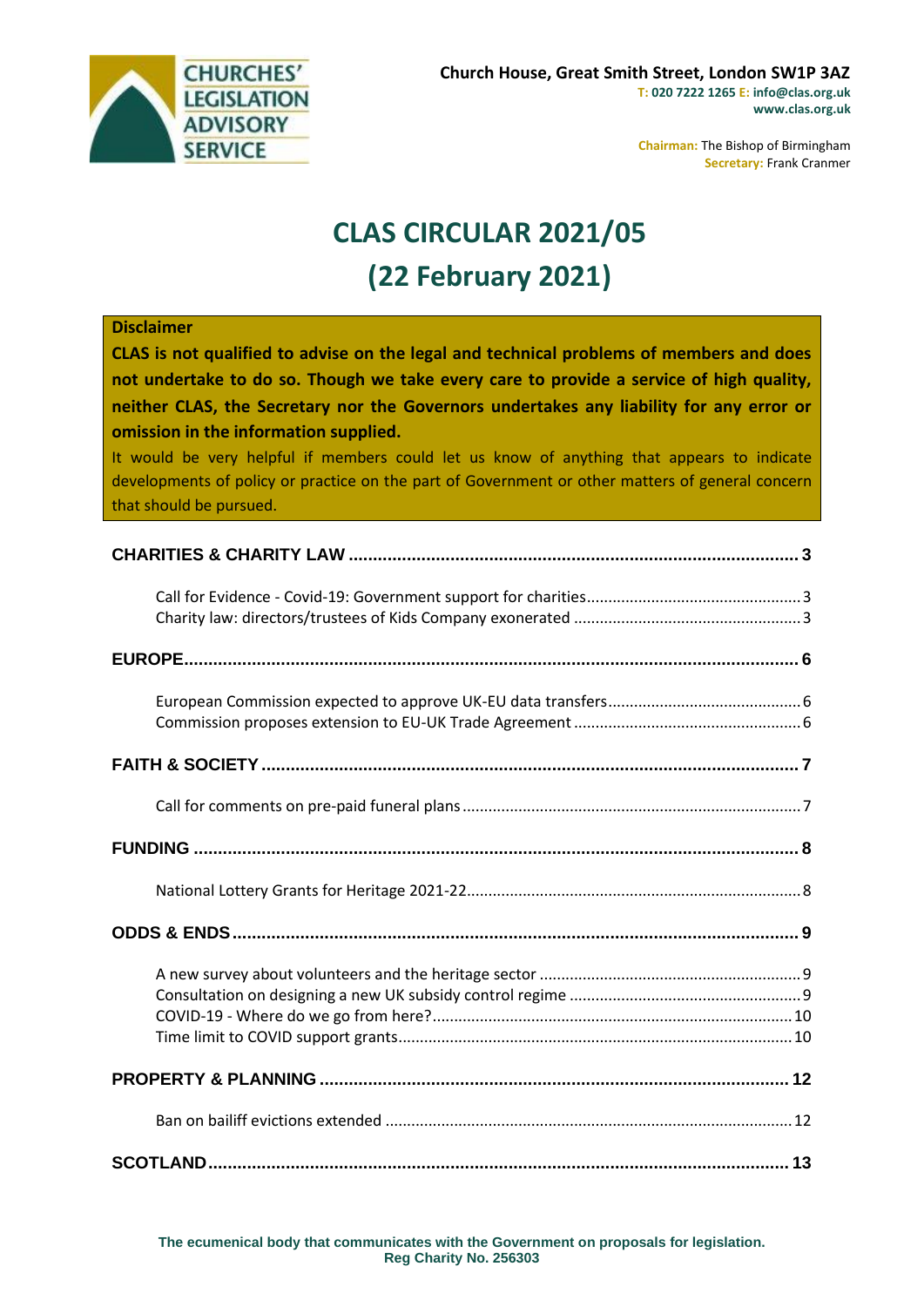| <b>Churches' Legislation Advisory Service</b>                           | <b>Circular 2021/05</b> |
|-------------------------------------------------------------------------|-------------------------|
|                                                                         |                         |
|                                                                         |                         |
|                                                                         |                         |
|                                                                         |                         |
|                                                                         |                         |
|                                                                         |                         |
| Proposal allowing Northern Ireland to apply special measures on VAT  14 |                         |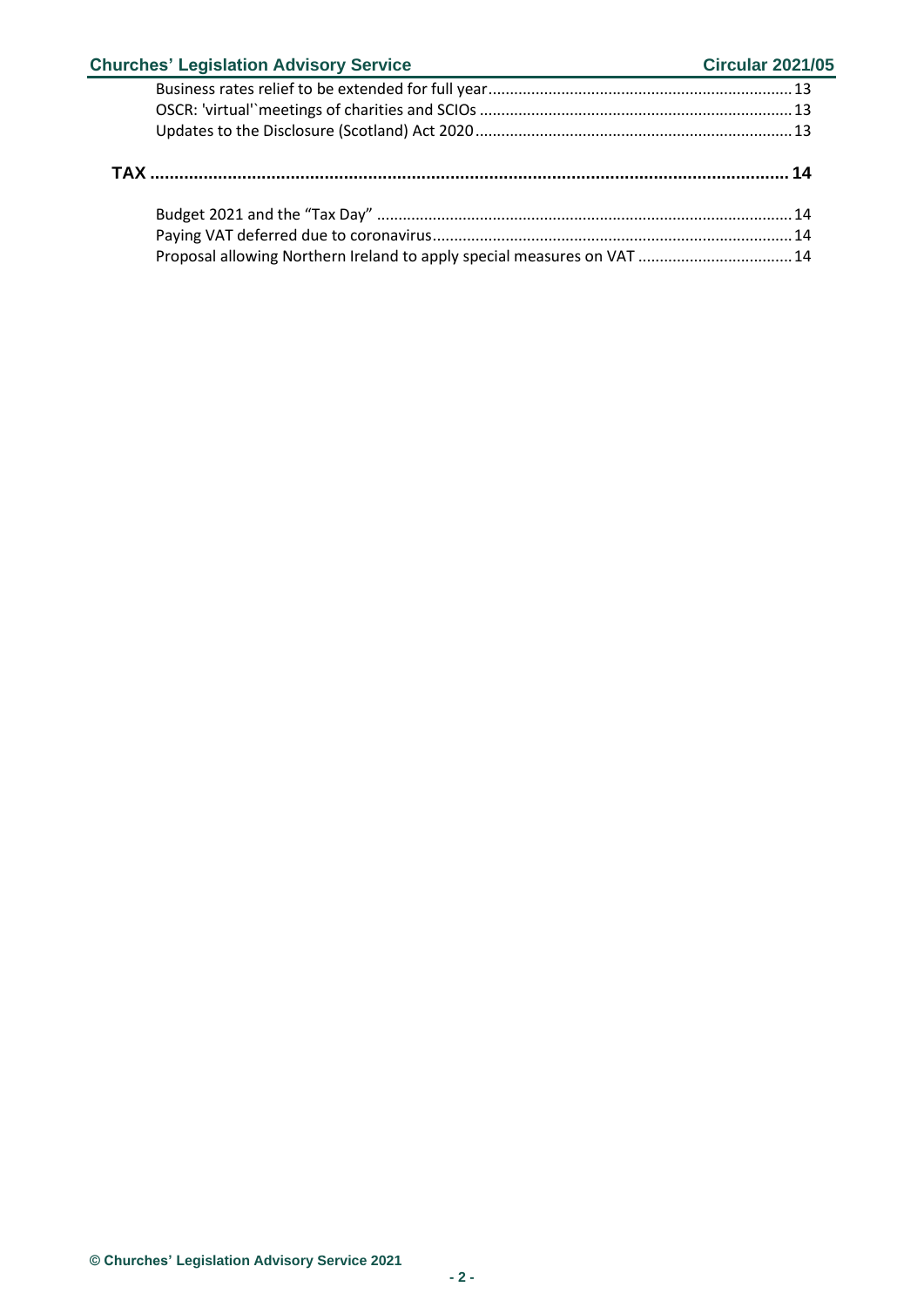## <span id="page-2-0"></span>**CHARITIES & CHARITY LAW**

#### <span id="page-2-1"></span>**Call for Evidence - Covid-19: Government support for charities**

**For information and possibly for action**

On 8 April 2020, HM Treasury announced [£750 million of funding support to help frontline charities](https://www.nao.org.uk/work-in-progress/investigation-into-government-funding-to-charities-during-the-covid-19-pandemic/)  [continue to operate during the coronavirus outbreak.](https://www.nao.org.uk/work-in-progress/investigation-into-government-funding-to-charities-during-the-covid-19-pandemic/) On 20 May, DCMS and the Office for Civil Society announced that they were working across government to direct funds to voluntary, community and social enterprise organisations supporting government's coronavirus response through activities delivering charitable purposes. DCMS stressed the urgency to distribute funds quickly and prioritise those charities most in need.

The Committee will question senior officials at DCMS and the Charity Commission on how well the funding has been distributed and whether it is achieving its objectives. Evidence should be submitted by 6:00 pm on Monday 08 March 2021.

[Source: Public Accounts Committee, 10 February]

#### <span id="page-2-2"></span>**Charity law: directors/trustees of Kids Company exonerated**

**For information**

Keeping Kids Company (more commonly known as "Kids Company") was founded in 1996 by Ms Camila Batmanghelidjh, originally as a drop-in centre under railway arches in Camberwell. It was incorporated as a limited company in September 1997 and registered as a charity in February 1998. It became insolvent in August 2015.

In *The Official Receiver v Atkinson & Ors* [\[2021\] EWHC 175 \(Ch\),](https://www.bailii.org/ew/cases/EWHC/Ch/2021/175.html#para898) the Official Receiver sought to disqualify each of the directors/trustees who had been in office at or shortly before the charity's collapse, together with Ms Batmanghelidjh as its CEO (who, it was claimed, was a *de facto director,* if not in name). All the trustees except one chose to defend the claim. The defendants were not accused of dishonesty, bad faith, inappropriate personal gain or any other lack of probity – the allegation was that they had knowingly "caused and/or allowed Kids Company to operate an unsustainable business model".

In brief (taken from [the Court's press summary](https://www.judiciary.uk/wp-content/uploads/2021/02/Official-Receiver-v-Batmanghelidjh-summary-120221.pdf)), Falk J concluded that Kids Company's operating model was not "unsustainable" in principle, that its problems had been the result of 'significant cash flow difficulties during the relevant period'. The most significant element of its expenditure had been staff costs relating to the support it provided to young people and its income from donations was heavily seasonal, which increased the risk of cash flow problems.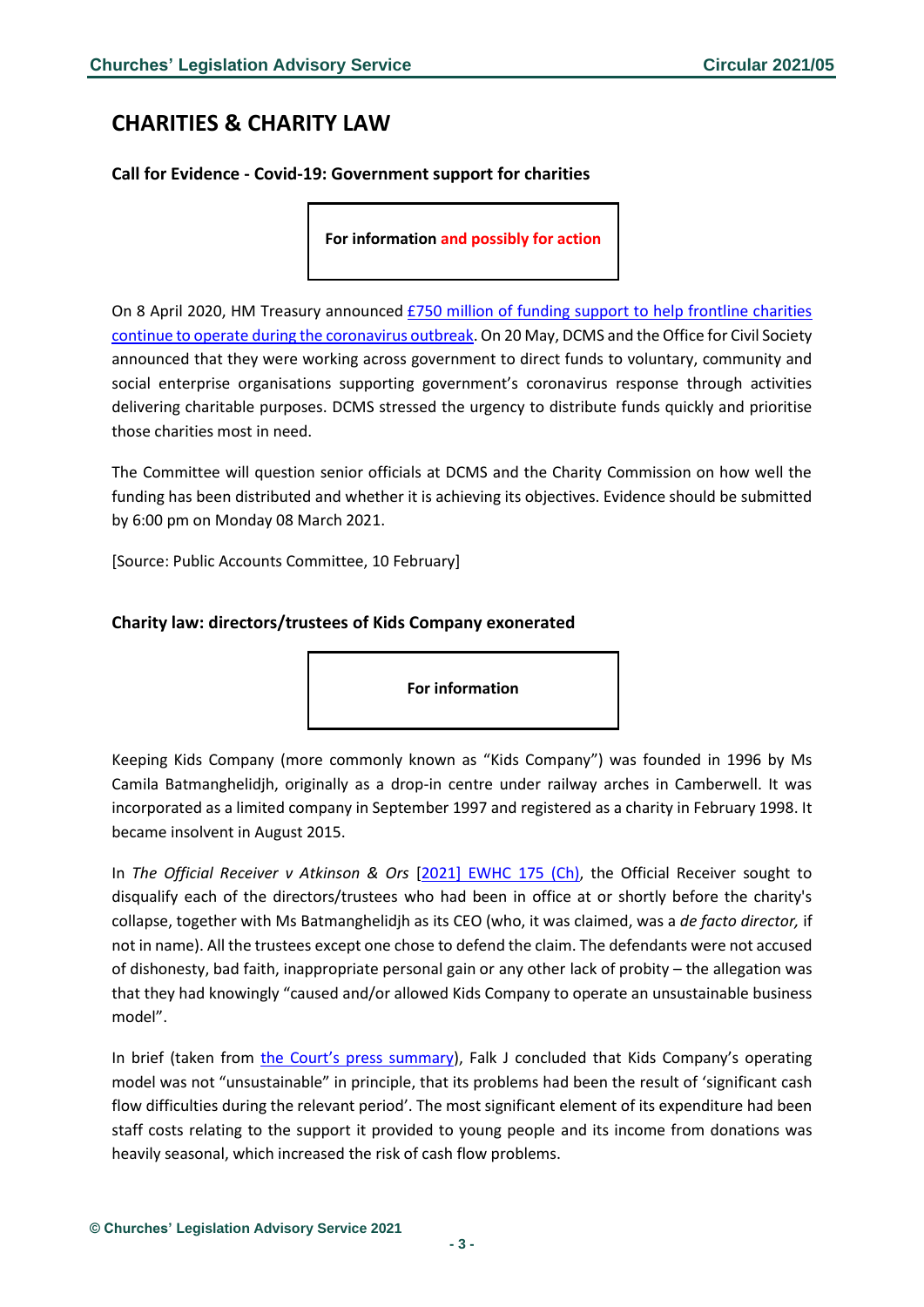Kids Company had recognised that it could not continue to increase in scale to meet demand without changing its funding model. A restructuring plan was agreed, and a further grant was secured. However, the charity was forced to close following sexual assault allegations which were publicised on the same day that the grant was received: 30 July 2015: 'The charity was exonerated following a police investigation, but by then it was too late.' Falk J concluded that, had it not been for the unfounded allegations of sexual assault, the restructuring would more likely than not have succeeded and the charity would have survived.

She was 'wholly satisfied' that a disqualification order was not warranted against any of the Trustees or against Ms Batmanghelidjh (who was not, in any event, a *de facto* director).

Falk J ended her (very long) judgment with a series of general observations which she hoped would be of assistance in relation to future investigations and disqualification proceedings [898].

- The allegation had been of central importance, 'and great care should be taken to ensure that they are clearly framed, both so that the defendants can fairly understand and prepare for the case they have to meet, and so that the court can properly address it … *Central, and real, difficulties with this case have been a lack of clarity about exactly what the allegation or allegations meant, and a tendency for criticisms made of the defendants to expand and alter*' [899: emphasis added].
- '[M]ore emphasis needs to be placed on the requirements of balance and fairness in assembling reports and other evidence. This affects the investigation process – for example the choice of whom to interview and the questions asked  $-$  as well as the content of the documentary evidence…' [900].
- The presentation of the case by the Official Receiver had not been done in a balanced way, bearing in mind that, 'for proceedings of this nature with potentially penal consequences, the existence of the proceedings themselves can have extremely significant consequences for defendants' [901] and '[e]ven with assistance from the defendants' advisers, it was frequently a challenge for the court to seek to ensure that, overall, it had a balanced and fair understanding of the overall position in this case' [902] – in short, the Official Receiver had over-egged the pudding.
- The first report [of the Official Receiver and his Deputy] had been unreasonably long [903], bearing in mind that the allegations were of incompetence rather than dishonesty or want of probity against the directors and a manager of a charitable company 'who had made no personal gain from any of the alleged conduct, and who with one exception were all unpaid' [905].
- The remedies sought had been too broad-brush [906].
- The Official Receiver lacked experience in relation to charities: in particular, the failure to give full recognition to the fact that it is common for charities to be heavily dependent on donations, and the apparent difficulties that he and his Deputy had with 'the concept of wholly non-executive boards of directors', which 'contributed to some inappropriate assumptions being made as to what should have been done by the Trustees' [909].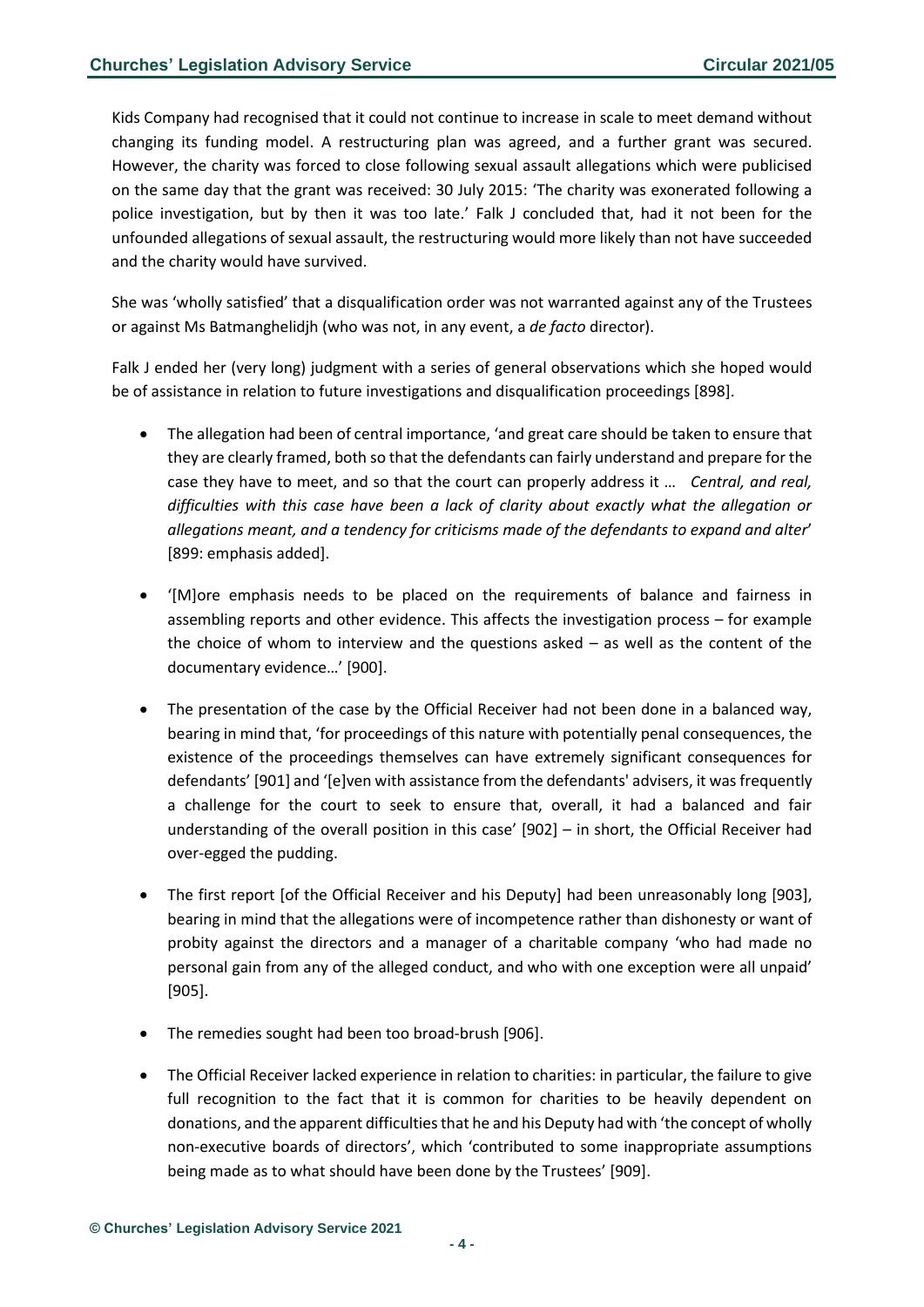Falk J concluded that, though directors/trustees of incorporated charities were subject to company law the primary means of regulation should be through the Charity Commission [910].

She also added a warning that the charity sector depends on there being capable individuals with a range of different skills who are prepared to take on trusteeship roles and *it was vital that the actions of public bodies did not have the effect of dissuading able and experienced individuals from becoming or remaining charity trustees*: 'Disqualification proceedings, or the perceived risk of them, based on wide ranging but unclear allegations of incompetence rather than any want of probity, carry a high risk of having just that effect, and great caution is therefore required' [911].

[Source: CLAS, 18 February]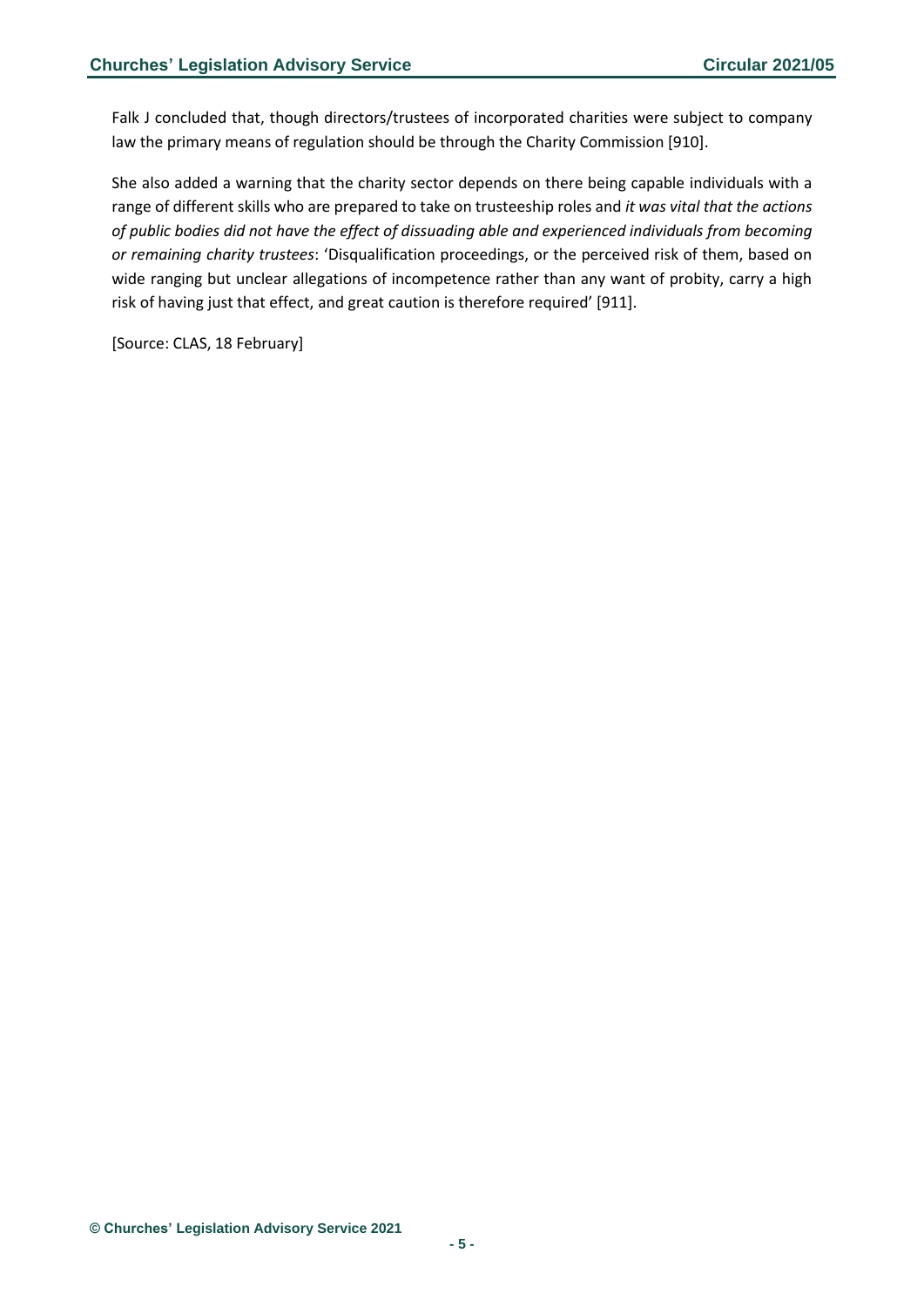## <span id="page-5-0"></span>**EUROPE**

#### <span id="page-5-1"></span>**European Commission expected to approve UK-EU data transfers**

**For information**

The European Commission is expected to decide very soon that data protection standards are high enough in the UK to allow personal data transfers between the UK and the EU to continue. The *Financial Times* [reports](https://www.ft.com/content/43ed5e0a-7b0a-40db-800f-6f3b9c58b9a8) that it has seen a draft adequacy decision which is expected to be approved by the European Commission this week. It will then be scrutinised by the European Data Protection Board, which does not have veto powers. Data transfers between the UK and the EU are currently governed by an interim data agreement, established during the Brexit process, which expires at the end of June 2021.

The importance of the adequacy assessment cannot be overstated; however, it should be noted that two consecutive EU-US data transfer agreements were struck down by the Court of Justice of the European Union.

[Source: Irish Legal News, 17 February]

#### <span id="page-5-2"></span>**Commission proposes extension to EU-UK Trade Agreement**

**For information**

The Commission has [proposed](https://ec.europa.eu/commission/presscorner/detail/en/mex_21_523) an extension until 30 April 2021 of the provisional application of the EU-UK Trade and Cooperation Agreement. The extension is to allow the time for the completion of the legal-linguistic revision of the Agreement for its scrutiny by the European Parliament and the Council. For the extension to be approved, a joint decision must be made by the EU-UK Partnership Council.

[Source: European Commission, 10 February]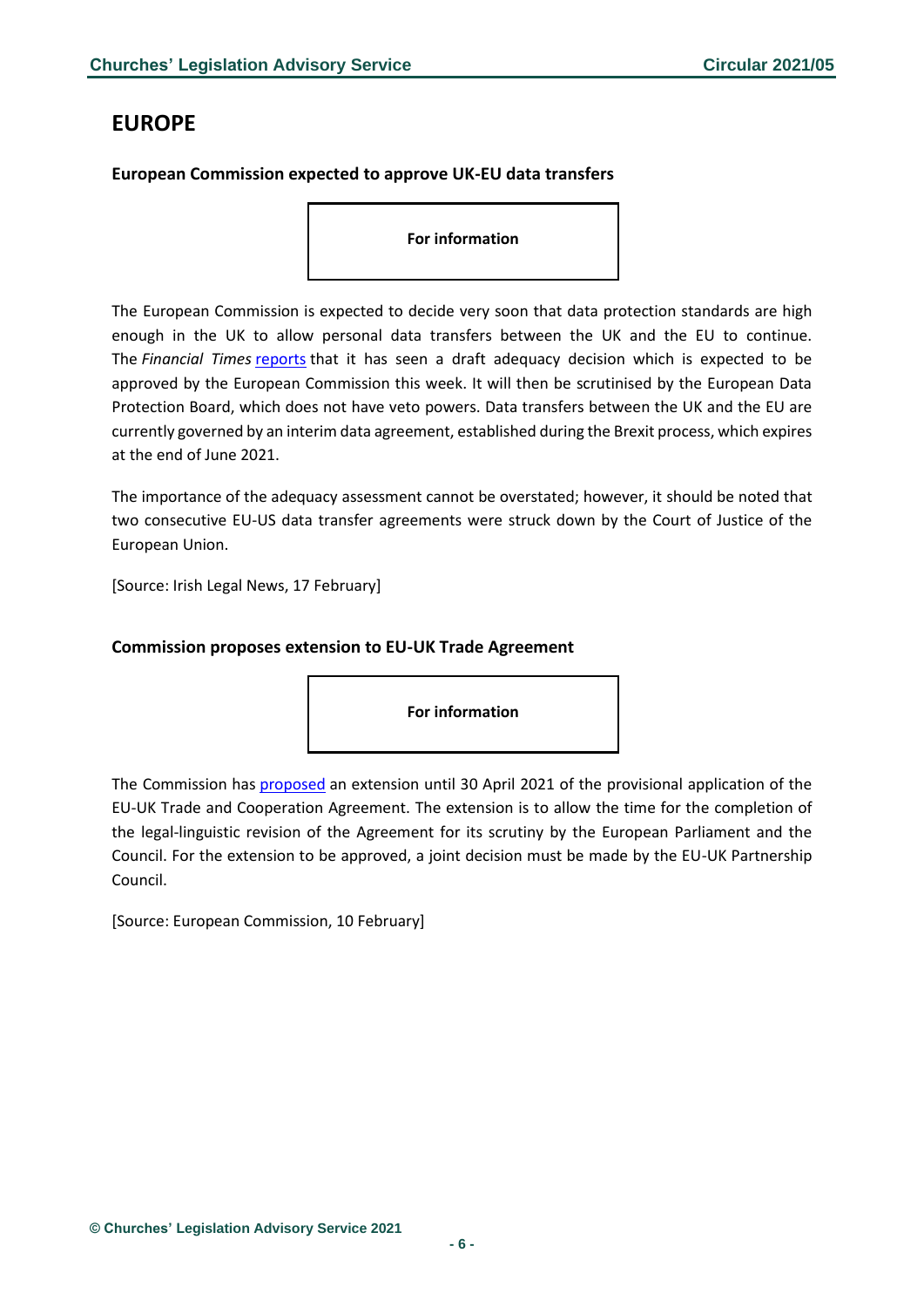## <span id="page-6-0"></span>**FAITH & SOCIETY**

<span id="page-6-1"></span>**Call for comments on pre-paid funeral plans**



We have received the following e-mail from the Financial Conduct Authority:

'In July 2022, the FCA is taking responsibility for regulating the pre-paid funeral plans sector. A pre-paid funeral plan allows a customer to pay upfront or by instalments for a funeral. The aim of these plans is to protect against rising funeral costs and help relieve the financial burden on the customer's family.

The FCA's regulation will aim to achieve good outcomes for consumers in this sector. The FCA wants to make sure that the products offered by firms meet consumer needs and offer fair value. It also wants to make sure that firms look after consumers' money and use it to deliver funeral services.

This may have implications for organisations which provide funeral plans, such as religious establishments. The FCA is seeking better to understand the provision of funeral plans by religious establishments and would be very grateful for any information which could help. Please contact the FCA at *funeralplans@fca.org.uk* if are happy to speak with them about any knowledge you have of this topic.

So that the FCA has the broadest picture of the sector, it wants to engage with all parties involved in the provision of funeral plan services, for example helping customers put aside monies to help save for a funeral.

The FCA will shortly publish a Consultation Paper which will set out how it proposes to regulate the sector and requires that all firms that wish to continue conducting regulated business apply to be authorised. For more information you can visit the FCA's webpage on [regulating](https://www.fca.org.uk/firms/regulating-funeral-plans)  [the funeral plans sector.](https://www.fca.org.uk/firms/regulating-funeral-plans)'

[Source: FCA, 19 February]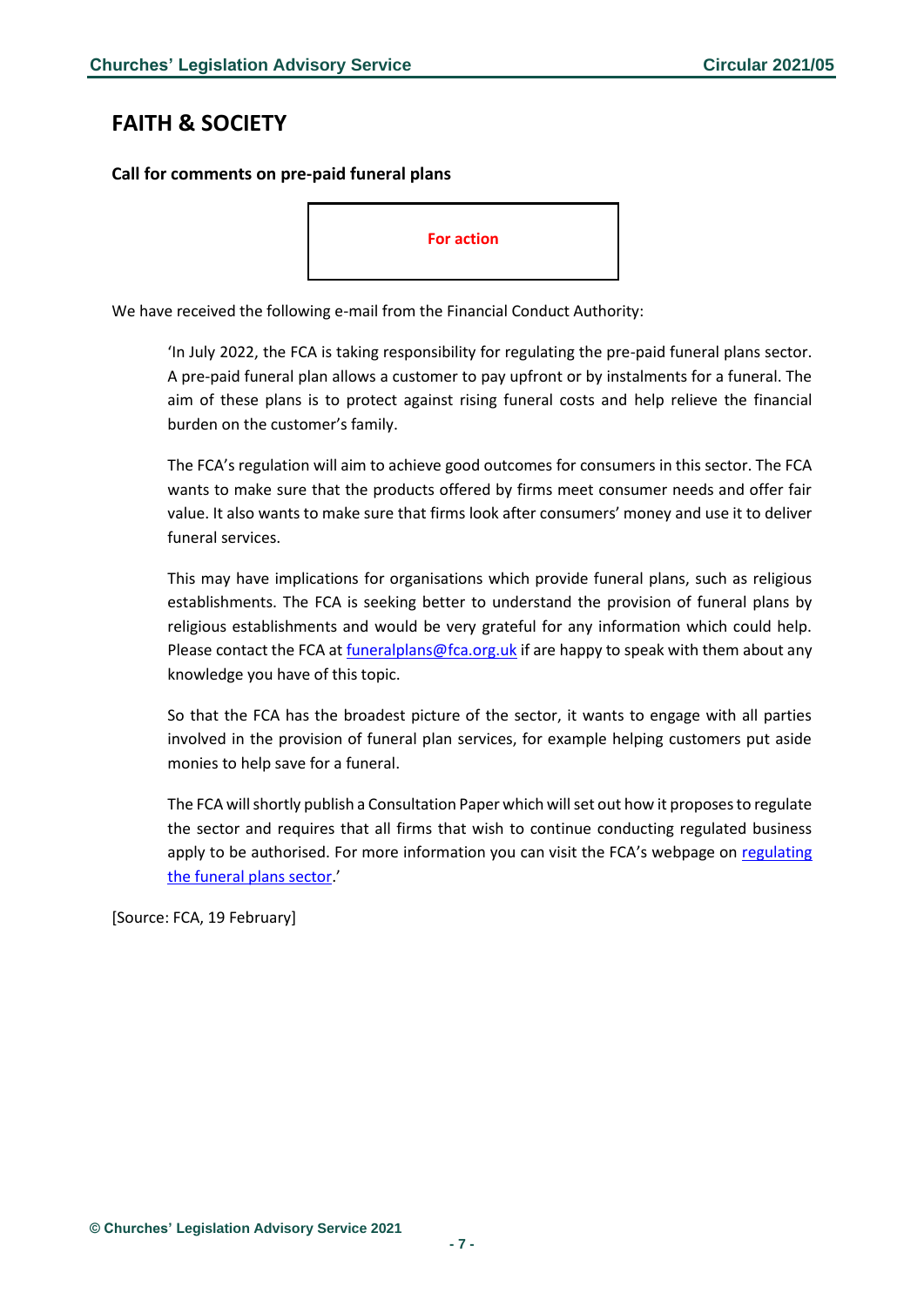## <span id="page-7-0"></span>**FUNDING**

#### <span id="page-7-1"></span>**National Lottery Grants for Heritage 2021-22**

**For information and possibly for action**

Applications are now open for [National Lottery Grants for Heritage](https://www.heritagefund.org.uk/funding/national-lottery-grants-heritage-2021-22) from £3,000 to £5million. The Heritage Fund will prioritise heritage projects that will:

- boost the local economy
- encourage skills development and job creation
- support wellbeing
- create better places to live, work and visit
- improve the resilience of organisations working in heritage

Every project will need to achieve its inclusion outcome, 'a wider range of people will be involved in heritage' and expects all projects to demonstrate that they are building long-term environmental sustainability into their plans, as appropriate.

[Source: Heritage Lottery Fund, 9 February]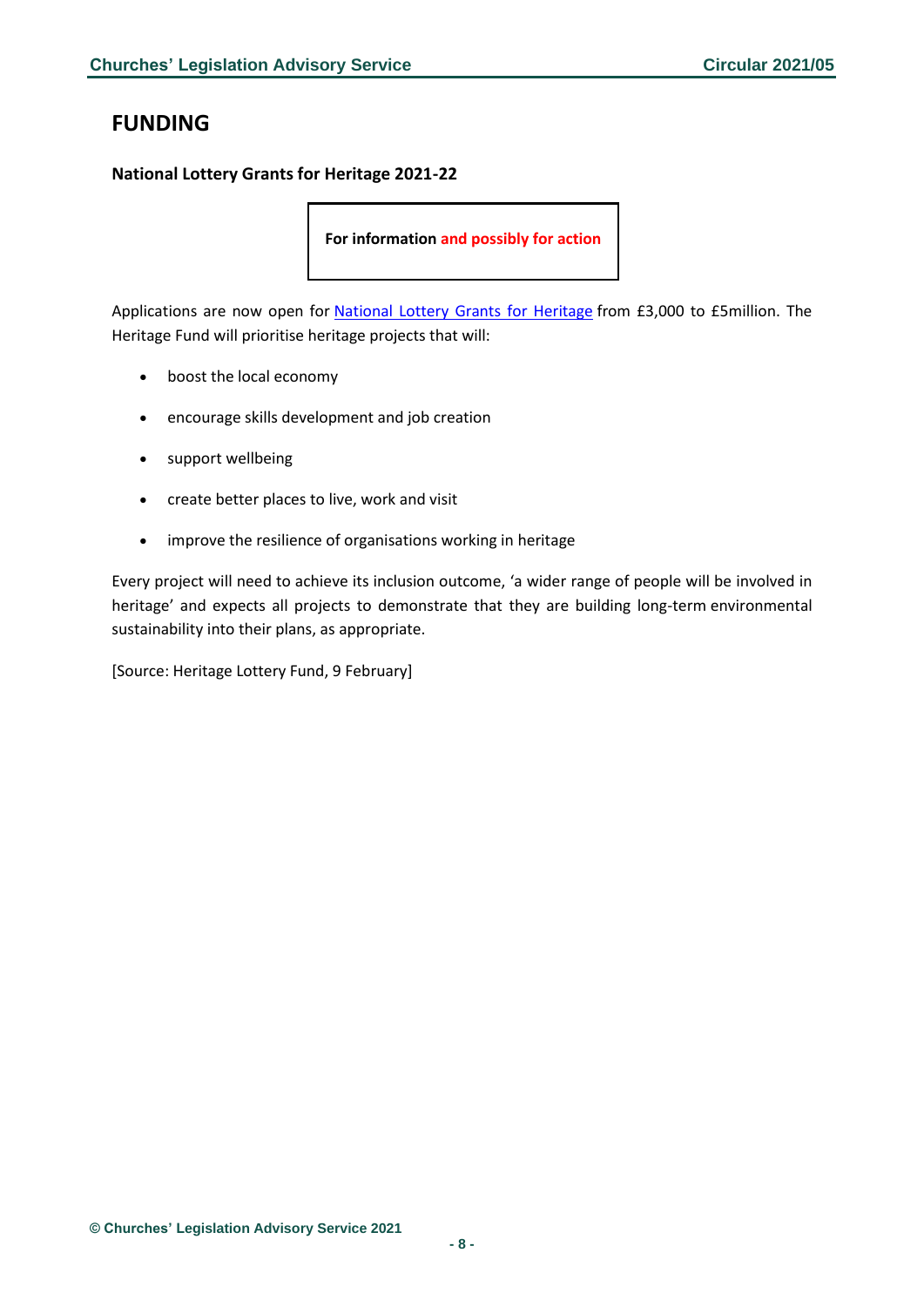<span id="page-8-1"></span>**A new survey about volunteers and the heritage sector**

## <span id="page-8-0"></span>**ODDS & ENDS**

# **For action**

CLAS has been asked to share the following e-mail with members, via the Places of Worship Forum:

Dear PoWF members,

This is a request for your help in circulating a new survey to Heritage Sector organisations that need support from volunteers to be sustainable.

Please could you pass this message on your networks and anyone else you think would have interested networks or contacts?

Last April Historic England's national survey on the impact of Coronavirus (Covid-19) on heritage sector organisations (businesses, charities and trusts) provided vital information about how the pandemic had affected the sector. We used that data to help the Government understand the desperate need for financial support, which is still on-going.

This year we're asking for your help to find out about the impact of Covid-19 on heritage organisations that need support from volunteers to keep the organisation sustainable. In order to assist us in this undertaking we would like to invite you to complete [a short survey.](https://www.smartsurvey.co.uk/s/volunteersurvey21/)

We welcome feedback from organisations of all sizes and types so we can understand the support needs of the heritage sector at this challenging time, whether your organisation is entirely volunteer-led or only has a few volunteer roles.

The survey closes at **midnight on 3 March 2021**'

[Source: Historic England, 17 February]

#### <span id="page-8-2"></span>**Consultation on designing a new UK subsidy control regime**

**For information and possibly for action**

Members may be interested to know that BEIS has [published](https://www.gov.uk/government/consultations/subsidy-control-designing-a-new-approach-for-the-uk) a consultation – closing **31 March 2021** – on its proposed approach for establishing a UK-wide subsidy control regime, replacing the EU state aid rules that applied until 31 December 2020. According the consultation, the Government aims to deliver a regime that: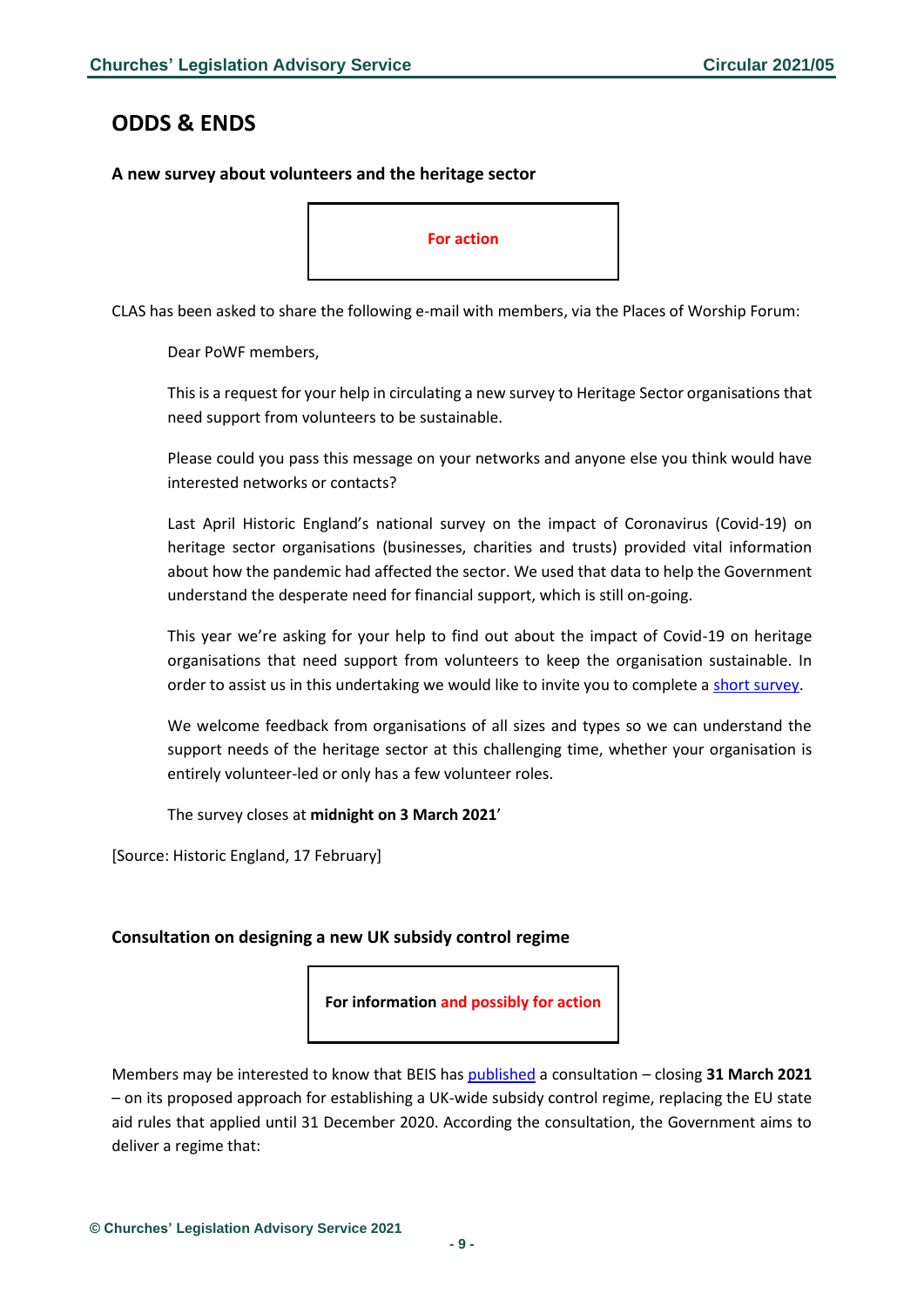- ffacilitates strategic interventions to support government priorities, including supporting the economy's recovery from COVID-19;
- takes account of the economic needs of the UK's individual nations and strengthens the economic bonds of the Union;
- protects the UK's 'competitive and dynamic' market economy; and
- ensures that subsidies in the UK are given in line with our international commitments, including those in the UK-EU Trade and Cooperation Agreement.

The potential importance of this for CLAS members is that when the UK was a member of the EU Government intiatives to provide help for the voluntary sector sometimes fell foul of the EU state aid rules. Whether a UK-wide subsidy control regime will make any great difference remains to be seen: in any event, it is not an appropriate consultation for a response from CLAS.

[Source: BEIS, 3 February]

#### <span id="page-9-0"></span>**COVID-19 - Where do we go from here?**



The Historic Religious Buildings Alliance (HRBA) is one of several supporters of a major action-focused project called 'Where do we go from here? Churches, communities, and buildings during Covid and beyond.' Late last year, a survey was circulated by HRBA and others as part of the project. To capture current developments, [there is now a second survey, available here](https://hrballiance.us5.list-manage.com/track/click?u=9215d2d845d06a9c2417f5c88&id=fbd59585e4&e=2a518bf60b) that will take around five to seven minutes that HRBA has asked CLAS members to complete.

[Source: HRBA, 17 February]

#### <span id="page-9-1"></span>**Time limit to COVID support grants**



Grahame Morris MP [asked](https://questions-statements.parliament.uk/written-questions/detail/2021-01-25/142896) the Chancellor of the Exchequer, pursuant to the Answer of 21 January 2021 to Question 138922 on Charities: Finance, what the deadline is by which charities must have used grant funding. In response, Kemi Badenoch MP, said the following:

"**The latest that grants must be spent is 31 March 2021** [emphasis added]. The £750m funding package was made available to address the immediate impacts of the pandemic, so that charities and other civil society organisations, including those at risk of financial hardship, can continue their vital work during the Covid-19 outbreak. The government keeps all sector support packages under review."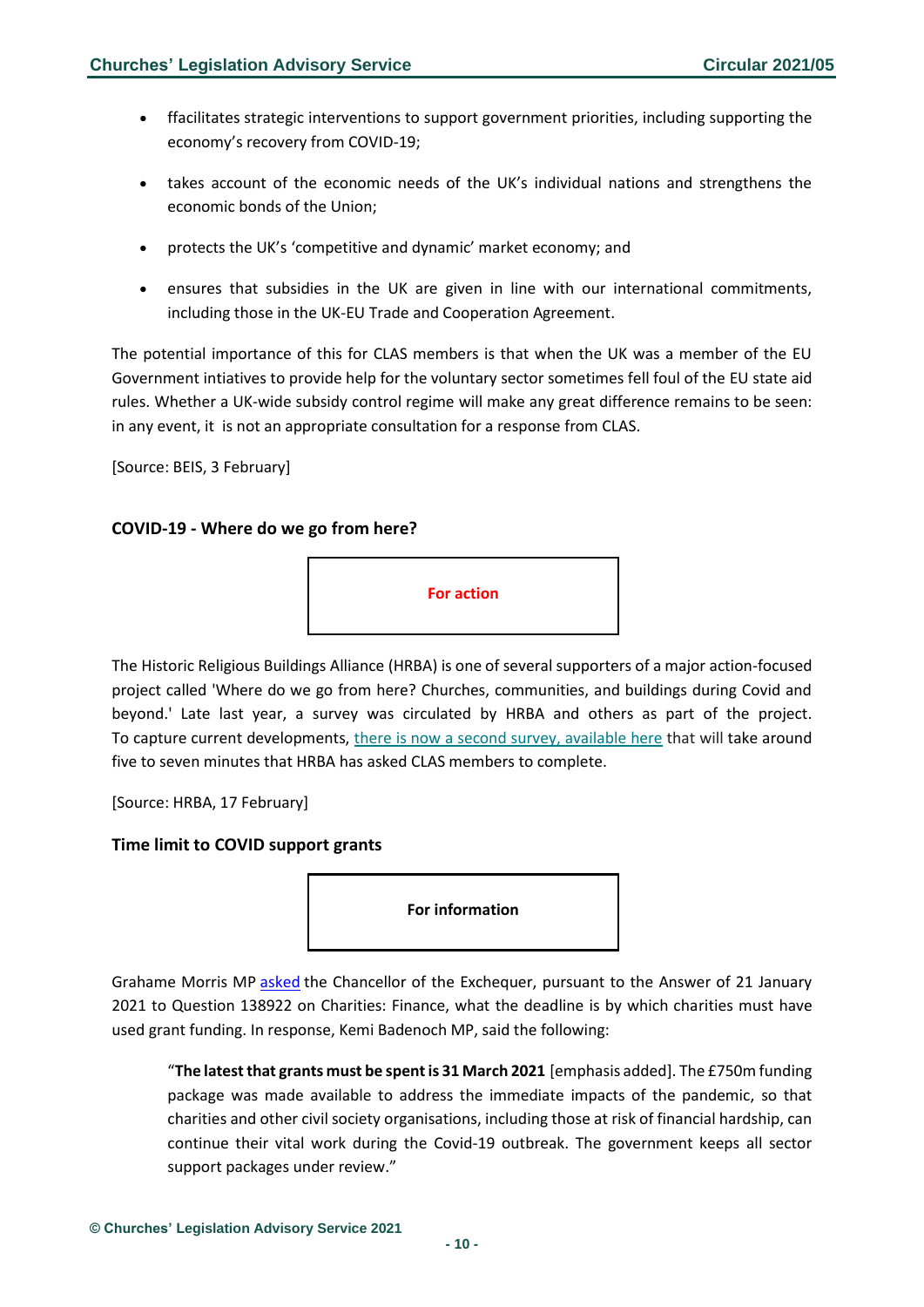[Source: Commons *Hansard*, 25 January]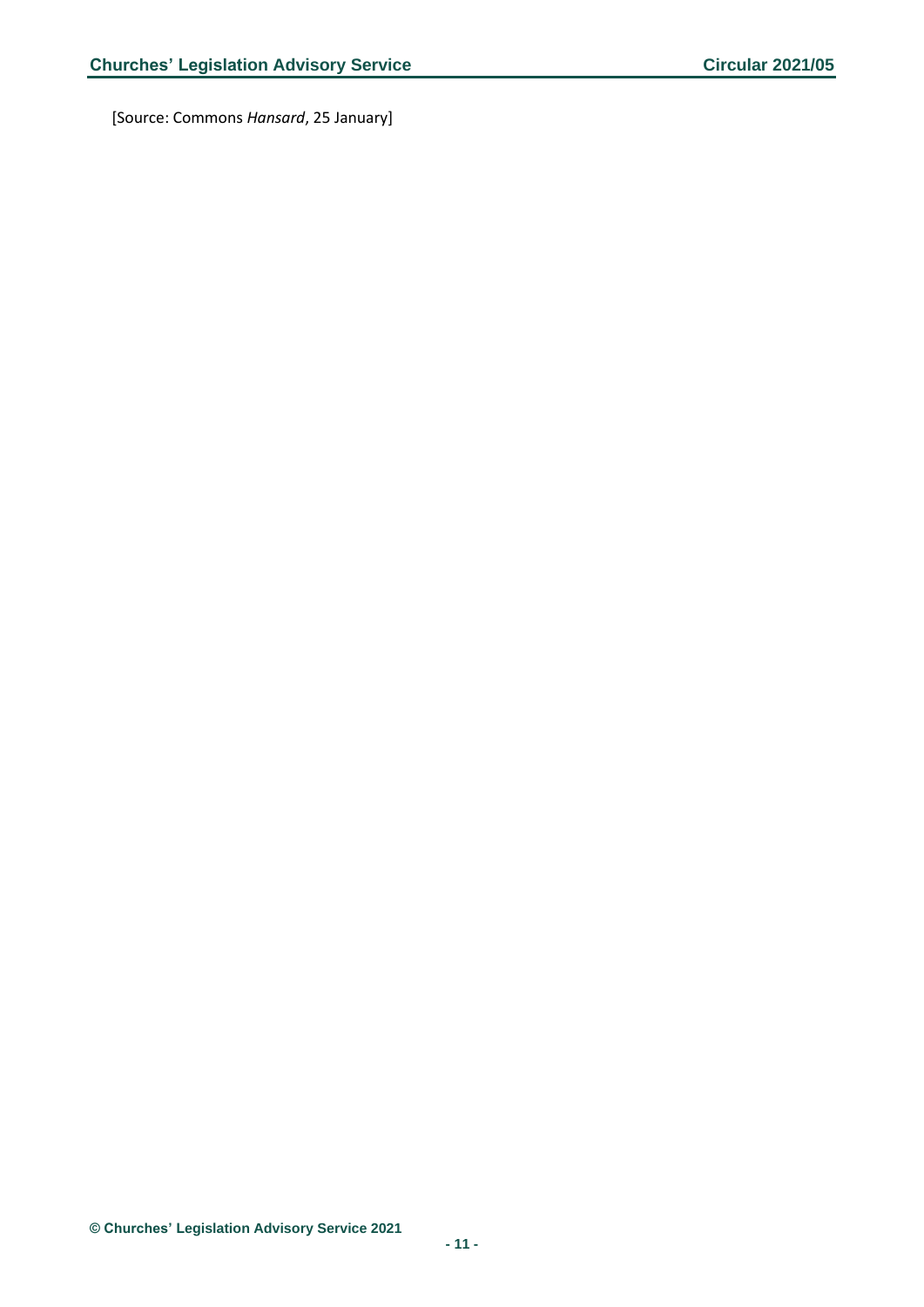## <span id="page-11-0"></span>**PROPERTY & PLANNING**

#### <span id="page-11-1"></span>**Ban on bailiff evictions extended**

**For information**

MHCLG has [announced](https://www.gov.uk/government/news/housing-secretary-extends-support-for-renters-during-pandemic?utm_medium=email&utm_campaign=govuk-notifications&utm_source=1adbdabf-b9e5-4b24-bd90-92879078eb35&utm_content=daily) that the ban on bailiff evictions has been extended for another 6 weeks - until **31 March** – with measures kept under review in line with the latest public health advice.

Exemptions remain in place for the most serious circumstances that cause the greatest strain on landlords as well as other residents and neighbours, such as illegal occupation, anti-social behaviour and arrears of 6 months' rent or more.

[Source: MHCLG, 14 February]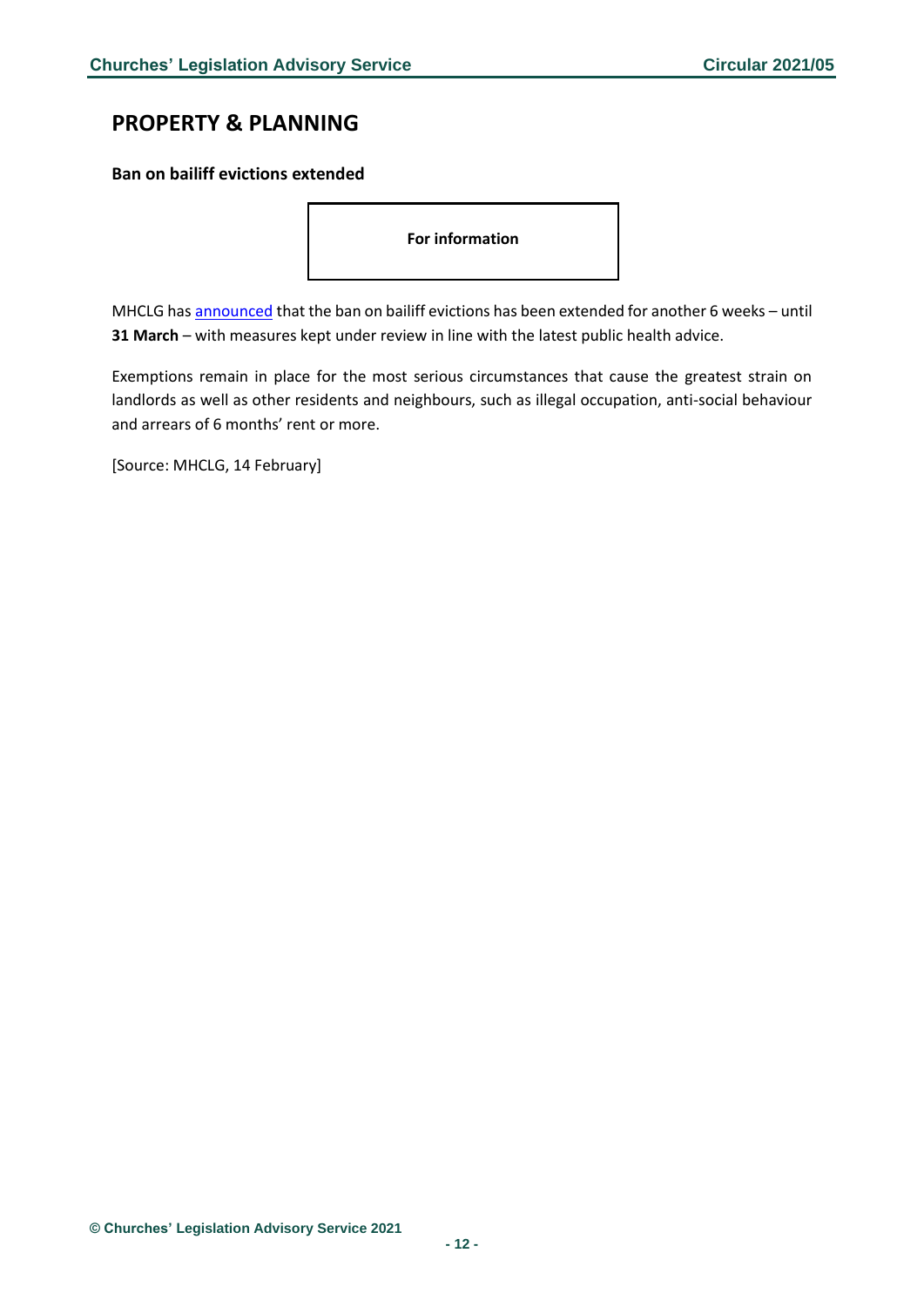## <span id="page-12-0"></span>**SCOTLAND**

#### <span id="page-12-1"></span>**Business rates relief to be extended for full year**

**For information**

The Scottish Government has [announced](https://www.gov.scot/news/non-domestic-rates-relief-extended/) that retail, hospitality, leisure and aviation businesses will pay no rates during 2021-22. Charitable rates relief will also not be removed from mainstream independent schools until 1 April 2022, due to the ongoing impact of the pandemic.

[Source: Scottish Government, 16 February]

#### <span id="page-12-2"></span>**OSCR: 'virtual'`meetings of charities and SCIOs**

**For information**

[The Corporate Insolvency and Governance Act 2020 \(Meetings of Scottish Charitable Incorporated](https://www.legislation.gov.uk/ssi/2020/421/regulation/2/made)  [Organisations\) \(Coronavirus\) \(No. 2\) Regulations 2020](https://www.legislation.gov.uk/ssi/2020/421/regulation/2/made) extended until 30 March 2021 the provision under which SCIOs may hold member's meetings using 'virtual' methods, whether or not their governing documents permit this.

OSCR says that this is likely to be the last extension to these provisions and emphasises that "it is very important to make sure that your charity is 'future proofed' in terms of being able to conduct meetings virtually by allowing them in your governing document". OSCR has also updated its guidance on *[Charity meetings and governance](https://www.oscr.org.uk/guidance-and-forms/covid-19-guidance-for-charities/3-charity-meetings-and-governance/)*.

[Source: OSCR, 12 February]

#### <span id="page-12-3"></span>**Updates to the Disclosure (Scotland) Act 2020**

**For information**

OSCR has [published](https://www.oscr.org.uk/news/video-updates-to-the-disclosure-scotland-act-2020/) a recording from a recent webinar where OSCR staff and Duncan Steele from Volunteer Scotland Disclosure Services discussed changes to the law around disclosure checks for volunteers.

[Source: OSCR, 4 February]